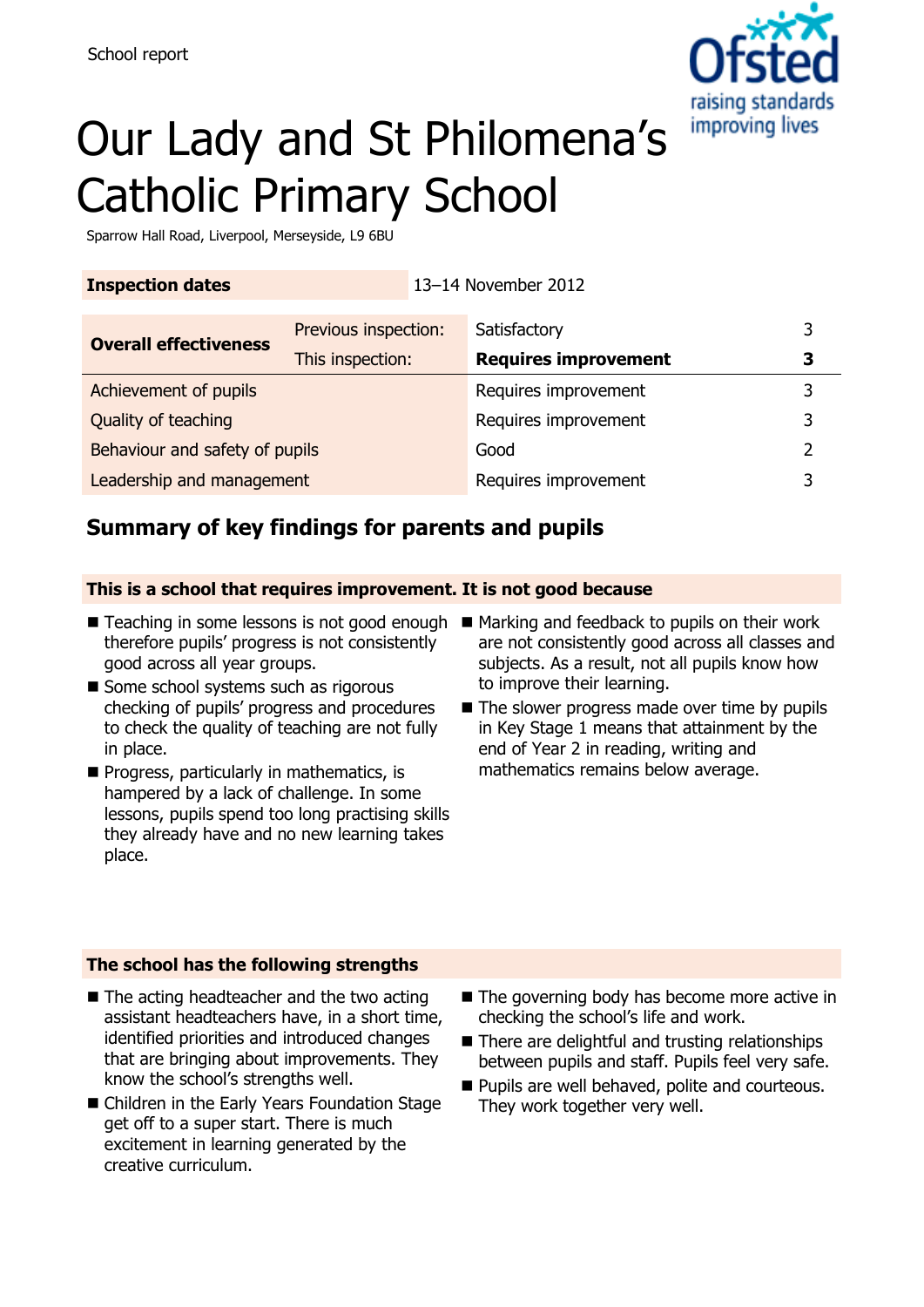# **Information about this inspection**

- The inspectors observed 15 lessons or part lessons taught by nine teachers and the swimming instructor.
- The inspectors observed the school's work, including the school's analysis of how well it is doing and its improvement plan, documents relating to safeguarding, minutes of governors' meetings, internal and external pupil progress data and pupils' work.
- The inspectors held meetings with pupils, staff, five members of the governing body and with a representative of the local authority.
- The inspectors took account of the six responses to the on-line questionnaire (Parent View), together with the replies to a staff survey and informal conversations with several parents.
- The school meets the government's current floor standard, which sets the minimum expectations of pupils' attainment and progress.

# **Inspection team**

Barbara Flitcroft, Lead inspector **Additional Inspector** 

Kathleen Harris **Additional Inspector** Additional Inspector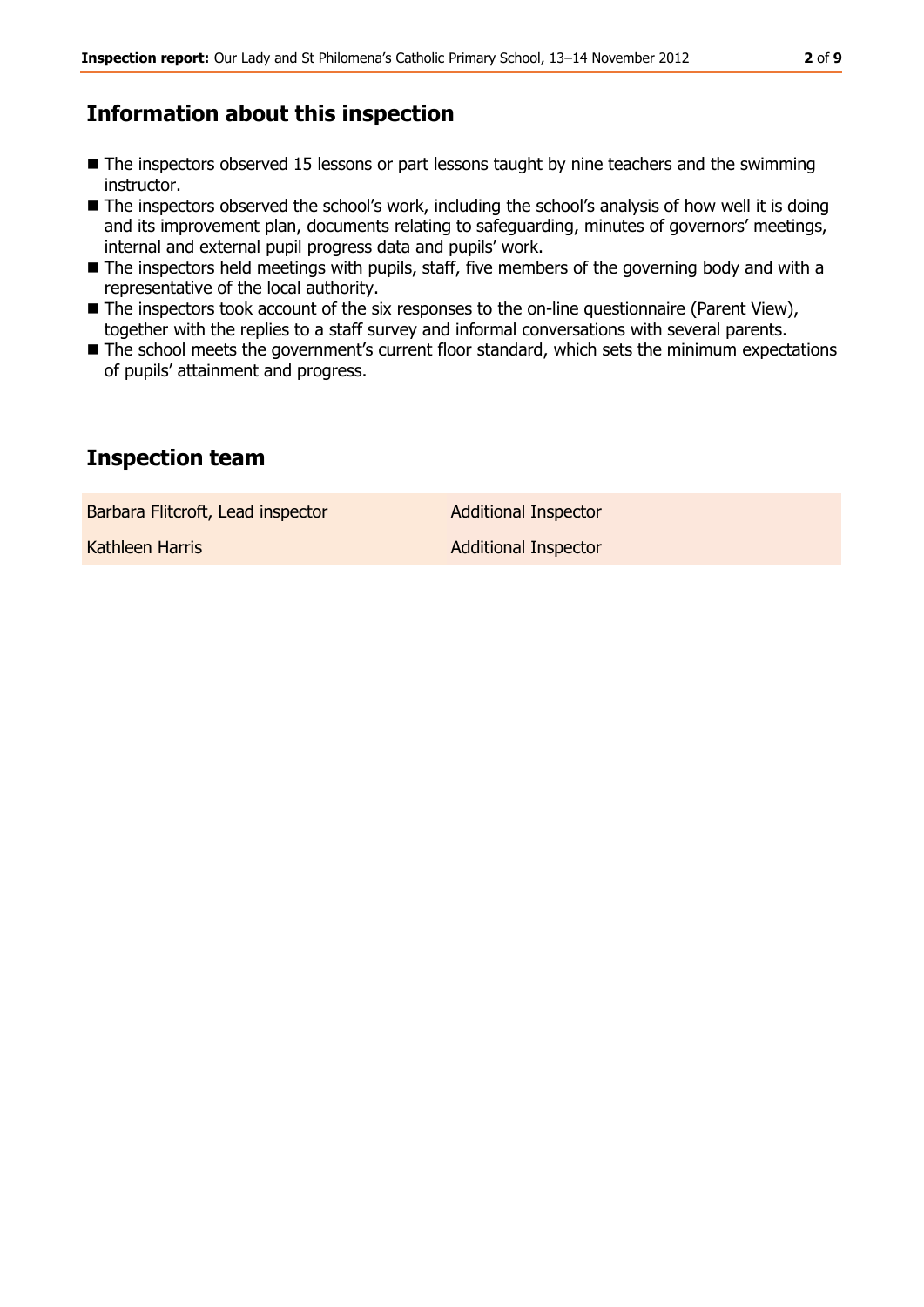# **Full report**

# **Information about this school**

- Our Lady and St Philomena's is a slightly smaller than average sized primary school.
- The proportion of girls at the school is slightly above the national average.
- The proportion of pupils from minority ethnic backgrounds is below the national average and the proportion of pupils who speak English as an additional language is below the national average.
- $\blacksquare$  The proportion of pupils known to be eligible for the pupil premium is well above the national average.
- The proportion of pupils supported through school action is well above the national average and the proportion of pupils supported by school action plus or with a statement of special educational needs is also well above the national average.
- Since the last inspection the long-serving previous headteacher has left and an acting headteacher and two acting assistant headteachers are leading the school. New governors have been appointed to the governing body.
- The school holds Healthy Schools status, has achieved the Basic Skills Quality Mark for the third time and holds the local authority swimming award.

# **What does the school need to do to improve further?**

- Improve the proportion of good or better teaching so as to raise pupils' achievement further by:  $-$  planning to include new learning in all lessons
	- $-$  ensuring all pupils are suitably challenged to achieve their best
	- making sure that teachers give pupils accurate and appropriate advice on how to progress to the next steps in their learning and that pupils are given opportunities to respond to this.
- Improve the impact of school leaders by:
	- making it clearer to teachers what they need to do to make their teaching better
	- establishing fully the system that checks pupils' progress and spotting quickly those pupils who are not doing as well as expected
	- checking that these actions always lead to an improvement in pupils' progress.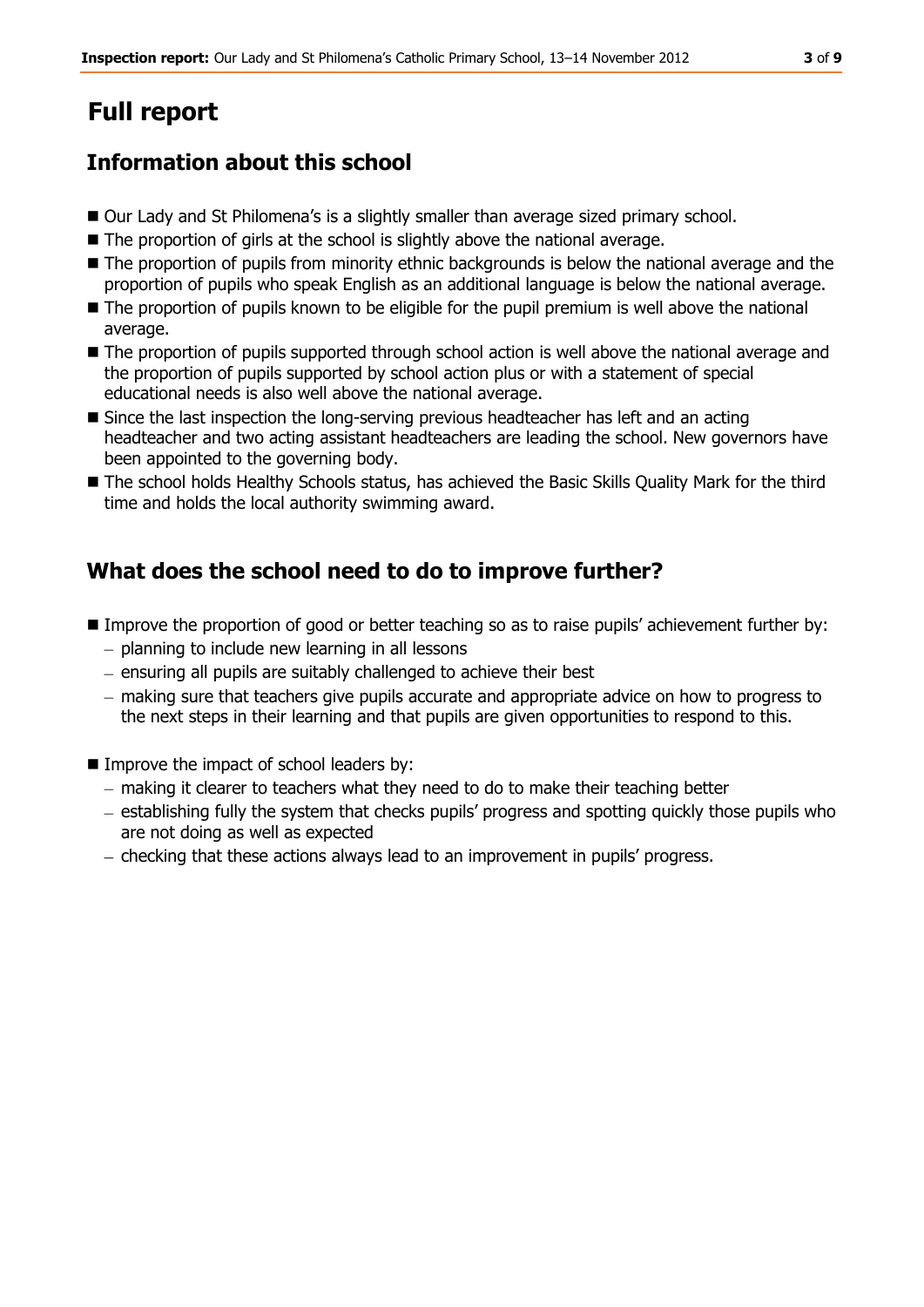# **Inspection judgements**

### **The achievement of pupils requires improvement**

- **Pupils'** achievement requires improvement overall. In the best lessons, pupils have good attitudes to their work, are enthusiastic to learn and work well on their own and with others.
- Children join the Early Years Foundation Stage with skills and abilities that are below those that are typically expected for their age. They make good progress and by the end of Reception the vast majority of children have developed skills that are nearer but still below those typically expected across all areas of learning.
- Pupils' progress through Key Stage 1 requires improvement. Pupils' attainment in reading, writing and mathematics improved slightly at the end of Year 2 in 2012 but remained significantly below national averages overall.
- The school correctly focuses on developing speaking and listening skills with younger pupils as a high priority but improvement in skill development in reading, writing and mathematics is not driven quickly enough.
- The rate at which pupils make progress improves through Key Stage 2 but is still not consistently good enough. By the end of Year 6, pupils' standards of attainment in national tests in 2012 were broadly in line with the national average in English and mathematics.
- **Pupils'** enthusiasm for reading and their reading skills have been improved by the school purchasing attractive new reading books and the high profile of reading across the school.
- **Pupils who are disabled or who have special educational needs, and those eligible for pupil** premium funding achieve as well as their peers nationally because work in lessons is well planned and the dedicated work of support staff helps to meet the pupils' specific needs.

### **The quality of teaching requires improvement**

- At present, there is not enough good teaching to lead to good achievement throughout the school.
- Over time, the increasing proportion of good or better teaching helps some pupils to achieve well, particularly in the Early Years Foundation Stage. In the best lessons learning takes place at a good rate. The exciting learning activities keep pupils focused on their work. This provides pupils with many opportunities to become actively involved in lessons. Support staff are used well to encourage concentration, learning and progress.
- In the weaker lessons, pupils are not sufficiently challenged to make the best progress. In a mathematics lesson, for example, there were no opportunities for new learning and pupils spent too long practising the skills they have already gained. In other lessons teachers spend too long overstressing teaching points to the whole class that are only relevant to a few. In these situations some pupils lose interest and a few react with less engagement in their learning.
- In Nursery and Reception classes, phonics (letters and the sounds they make) sessions are organised effectively to interest the children and further develop their skills. In Key Stage 1, staff create exciting learning activities as part of the creative curriculum, but the lessons do not include sufficient high quality opportunities for the development of pupils' reading, writing and mathematics skills.
- **Pupils say they enjoy their lessons and some of them know how close they are to meeting their** targets which are pasted on the front of their exercise books in class. However, the quality of feedback that teachers provide through their marking varies. Inspectors found little evidence of pupils following up the teachers' advice, answering the teachers' questions or doing corrections in order to improve their work.
- Teaching assistants are used well and make a significant contribution to the learning of pupils including those who are disabled or with special educational needs and those identified by the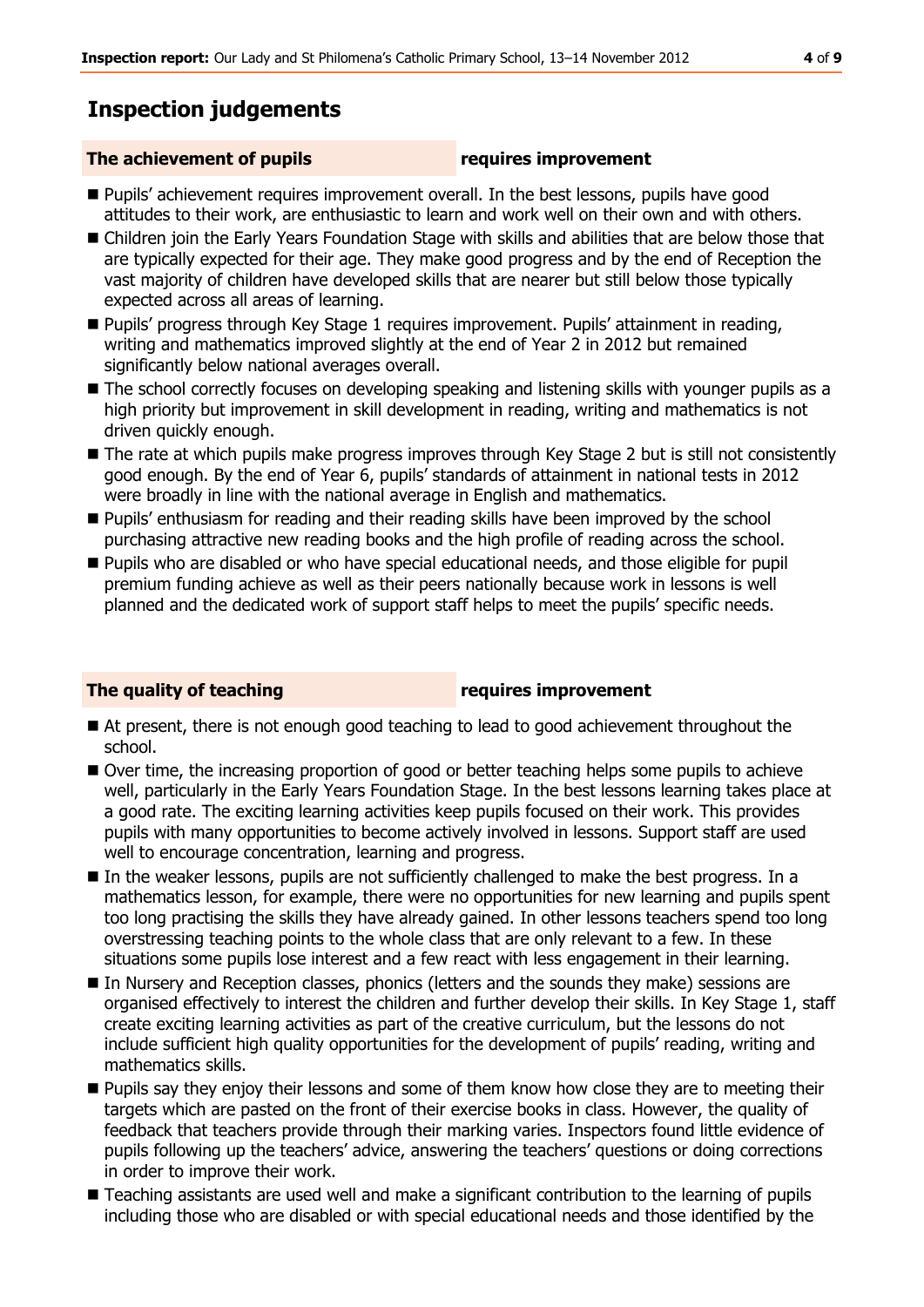school for additional support. This enables them to make progress that is consistent with that expected nationally.

#### **The behaviour and safety of pupils are good**

- **Pupils display very positive attitudes towards school. Their attitudes to learning are mainly good** and most pupils are keen to be actively engaged in their lessons. Instances of them becoming distracted or distracting others, occasionally occur in the weakest lessons.
- **Pupils are polite and well mannered and relationships between pupils and between pupils and Pupils** adults are exemplary. Pupils are fully aware of the different forms of bullying. They report that bullying does not happen in school. Pupils feel confident to talk to an adult if they have any concerns.
- **Pupils say they feel very safe in school because the adults look after them well.**
- Safeguarding requirements are met and the school site is secure. Pupils understand how to keep themselves safe. For example, pupils know about internet safety.
- **Pupils are very well cared for. One parent told inspectors, 'I am really happy with the school** because my child is happy. He used to be behind with his learning but he is proud of himself because he is catching up now.'
- **The school's support to pupils whose circumstance make them most vulnerable is very effective.**
- Attendance is improving as a result of the dedicated work done by school. Attendance figures are now broadly in line with national expectations. Punctuality is also improving.
- All of the parents who gave their views praised the school for keeping children safe. They also said their children were happy to come to school. Parents would recommend this school to others.

#### **The leadership and management requires improvement**

- There is a sense of passion and common purpose among the staff and governors to improve the school's performance. Morale is high because of the new acting leadership and staff feel they have clear direction and support from the acting headteacher and the acting assistant headteachers.
- $\blacksquare$  However, this team is in its infancy and its work is not yet fully impacting on raising pupils' achievement, accelerating their progress or improving the overall quality of teaching. Procedures to check pupils' progress are not sufficiently embedded to ensure staff are clear about the progress pupils are making or to spot any pupils who are falling behind.
- Teaching still has weaker aspects because after observing teaching and learning in lessons, leaders do not spell it out clearly what teachers need to do to improve. The management of teachers' performance and how this is linked to reward, through increases in teachers pay, has not in the past been linked closely enough to pupils' progress and the school's priorities.
- The local authority identified a concern in the school's performance. They, together with the Archdiocese, have provided effective support for raising standards and possible improvement of the school building.
- The school provides a secure site with checks on all staff and visitors robustly carried out on entry to the school. Safeguarding arrangements overall meet national requirements.
- **E** Leaders have encouraged an increased focus on higher expectations and this has put the school on a firmer footing and has secured the schools ability to carry on making improvements.
- Strengths in the curriculum include enrichment activities and the good promotion of pupils' speaking and listening skills. The recently introduced creative curriculum includes a range of exciting activities. For example, pupils speak fondly of the exciting Jubilee week which was held towards the end of last term.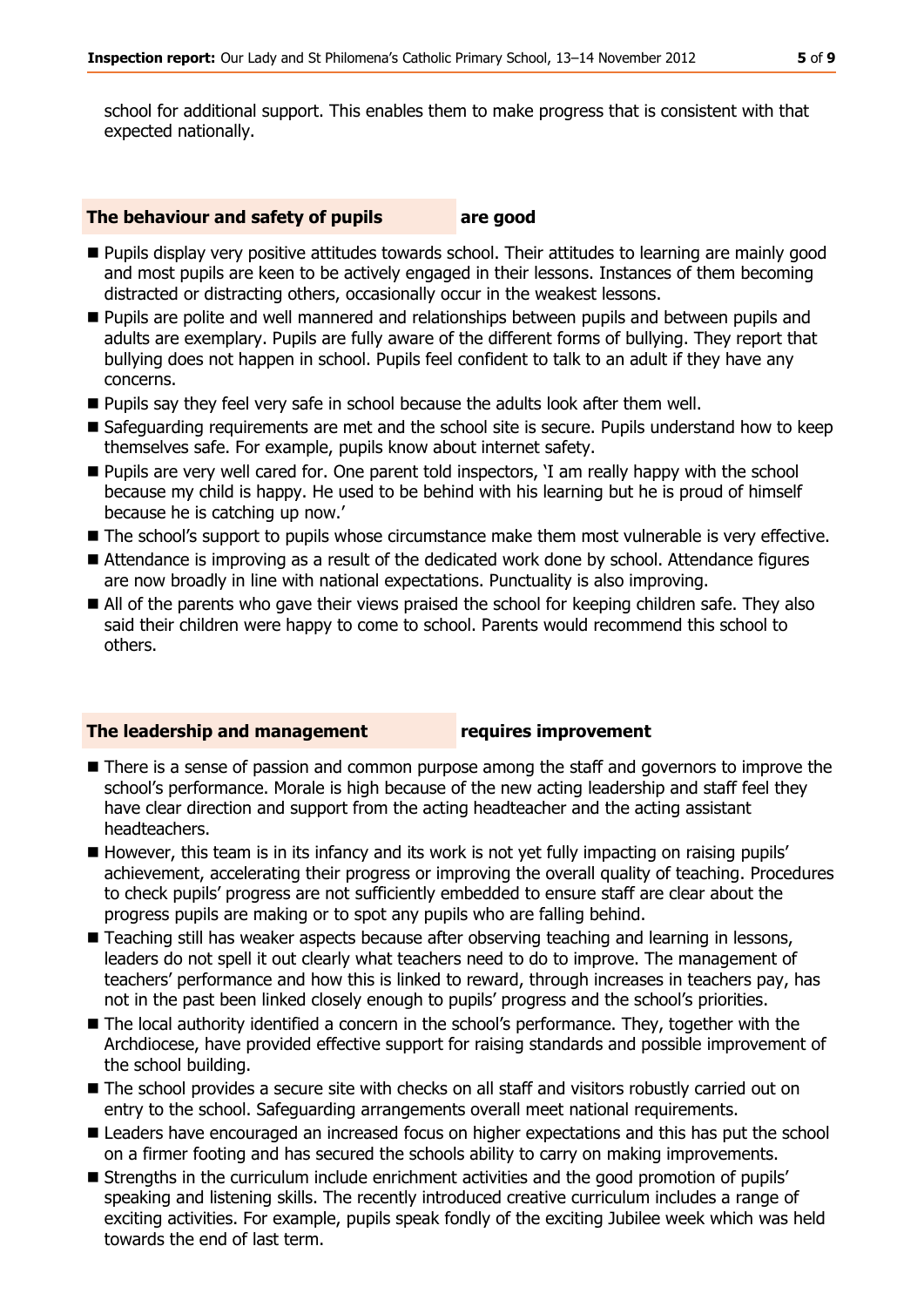- The school is fortunate to have a swimming pool on site. Weekly lessons are provided for pupils from Years 2 to 6. This results in the vast majority of pupils being able to swim by the end of Year 6.
- The pupil premium has been used effectively to support and provide specific help for pupils known to be eligible for free school meals, enabling them to attain similar levels to the national average.
- The school promotes pupils' spiritual, moral, social and cultural development well. School collective worship fosters a strong sense of community, celebration of achievement and time for prayer and reflection. Pupils participate well in the after-school clubs on offer. The school promotes equality of opportunity in all its work while ensuring that any discrimination is quickly tackled.

### ■ The governance of the school:

- New governors have recently joined the governing body, bringing new skills to help and support the school. Governors undertake their statutory duties effectively. Governors keep themselves very well informed and ensure funds such as the pupil premium, are properly allocated. As such, they are able to challenge and support school leaders. They are actively involved in shaping the strategic direction of the school and have identified areas for improvement.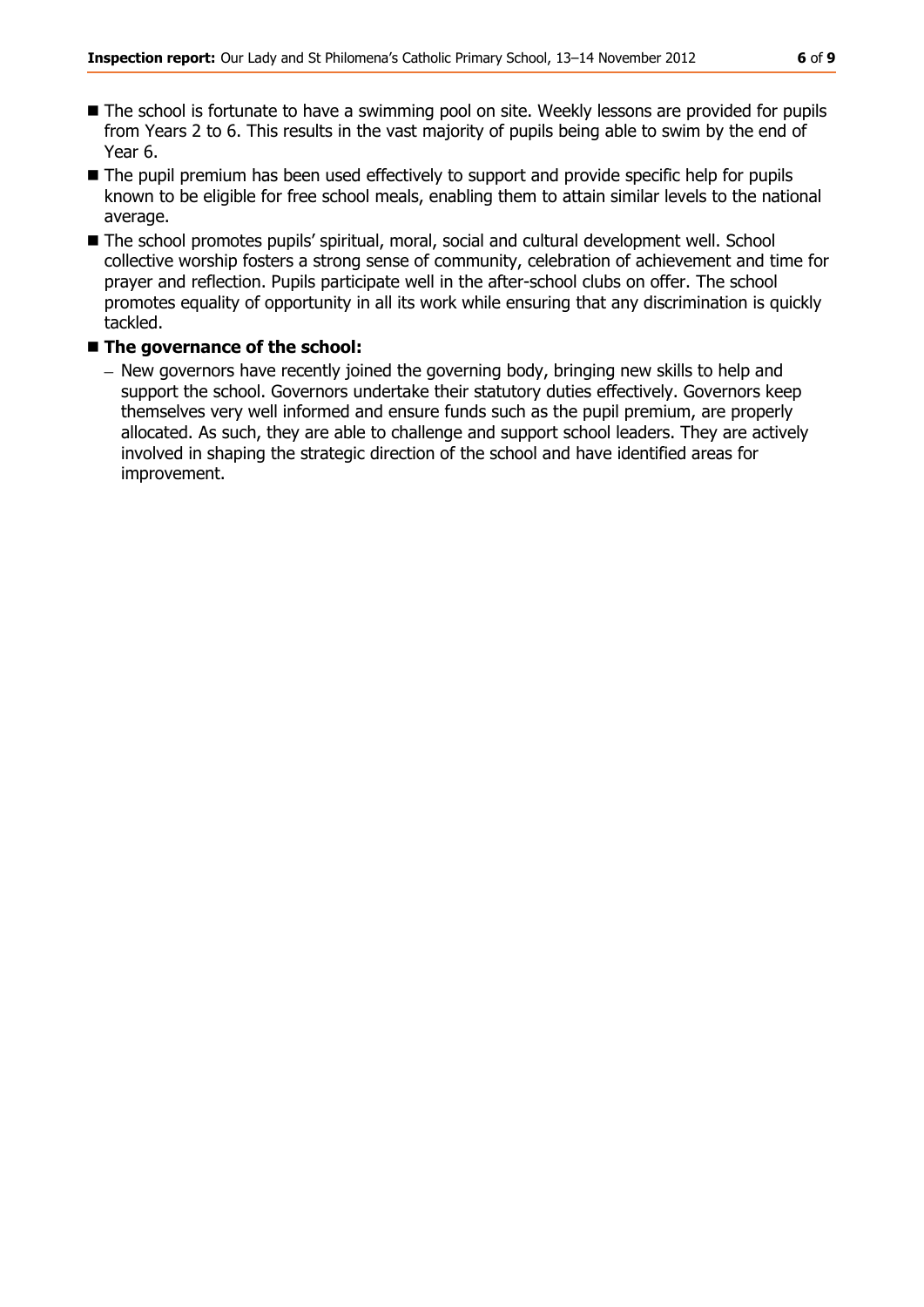# **What inspection judgements mean**

| <b>School</b> |                         |                                                                                                                                                                                                                                                                                                                                                                         |
|---------------|-------------------------|-------------------------------------------------------------------------------------------------------------------------------------------------------------------------------------------------------------------------------------------------------------------------------------------------------------------------------------------------------------------------|
| Grade         | <b>Judgement</b>        | <b>Description</b>                                                                                                                                                                                                                                                                                                                                                      |
| Grade 1       | Outstanding             | An outstanding school is highly effective in delivering outcomes<br>that provide exceptionally well for all its pupils' needs. This ensures<br>that pupils are very well equipped for the next stage of their<br>education, training or employment.                                                                                                                     |
| Grade 2       | Good                    | A good school is effective in delivering outcomes that provide well<br>for all its pupils' needs. Pupils are well prepared for the next stage<br>of their education, training or employment.                                                                                                                                                                            |
| Grade 3       | Requires<br>improvement | A school that requires improvement is not yet a good school, but it<br>is not inadequate. This school will receive a full inspection within<br>24 months from the date of this inspection.                                                                                                                                                                              |
| Grade 4       | Inadequate              | A school that has serious weaknesses is inadequate overall and<br>requires significant improvement but leadership and management<br>are judged to be Grade 3 or better. This school will receive regular<br>monitoring by Ofsted inspectors.                                                                                                                            |
|               |                         | A school that requires special measures is one where the school is<br>failing to give its pupils an acceptable standard of education and<br>the school's leaders, managers or governors have not<br>demonstrated that they have the capacity to secure the necessary<br>improvement in the school. This school will receive regular<br>monitoring by Ofsted inspectors. |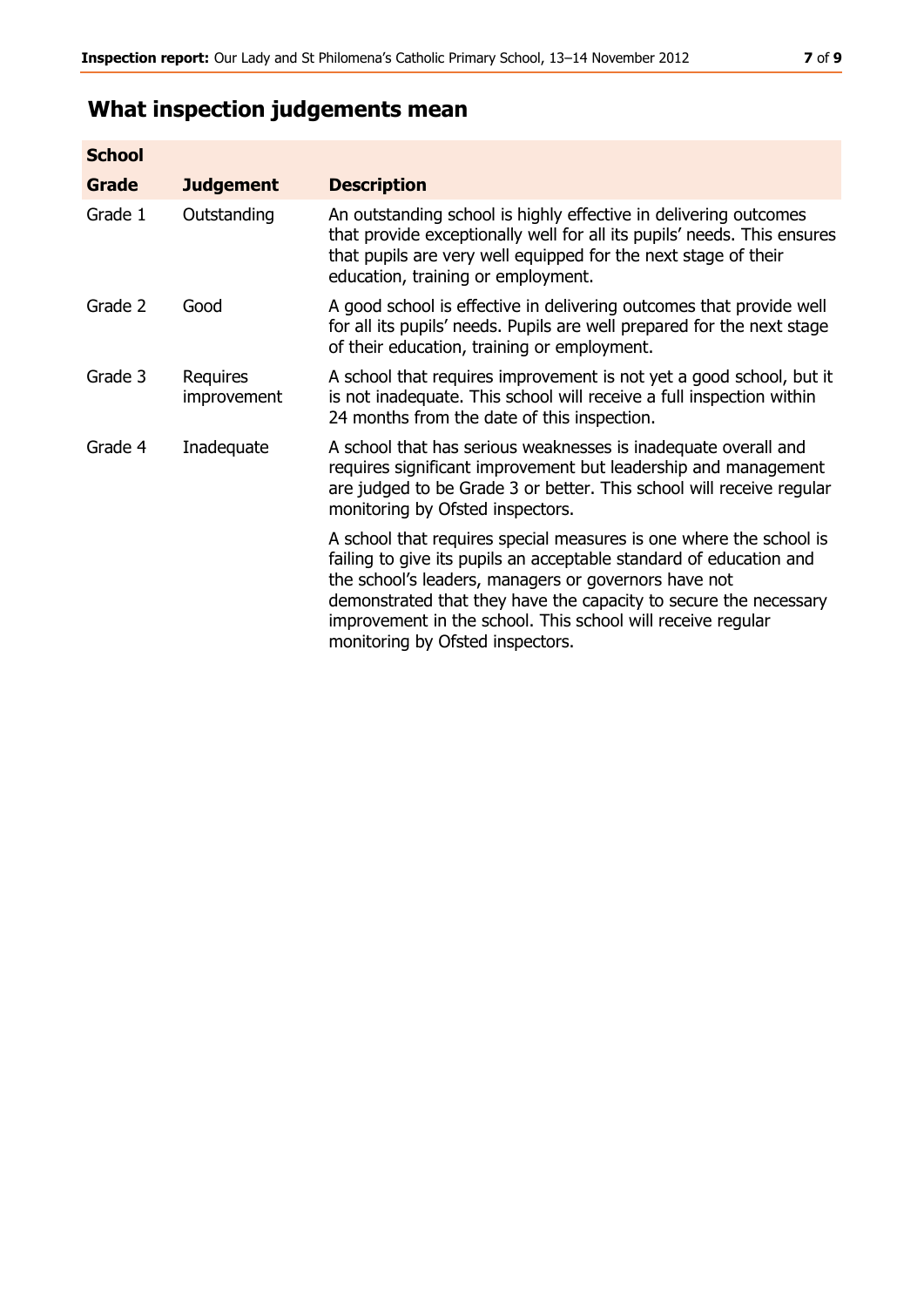# **School details**

| Unique reference number  | 131837    |
|--------------------------|-----------|
| <b>Local authority</b>   | Liverpool |
| <b>Inspection number</b> | 406455    |

This inspection of the school was carried out under section 5 of the Education Act 2005.

| Primary                                              |
|------------------------------------------------------|
| Voluntary aided                                      |
| $3 - 11$                                             |
| Mixed                                                |
| 227                                                  |
| The governing body                                   |
| Eileen Kelly                                         |
| Angela Nolan                                         |
| 10 November 2010                                     |
| 0151 525 8552                                        |
| 0151 523 2499                                        |
| philomenas-ao@ourlady-st-philomenas.liverpool.sch.uk |
|                                                      |